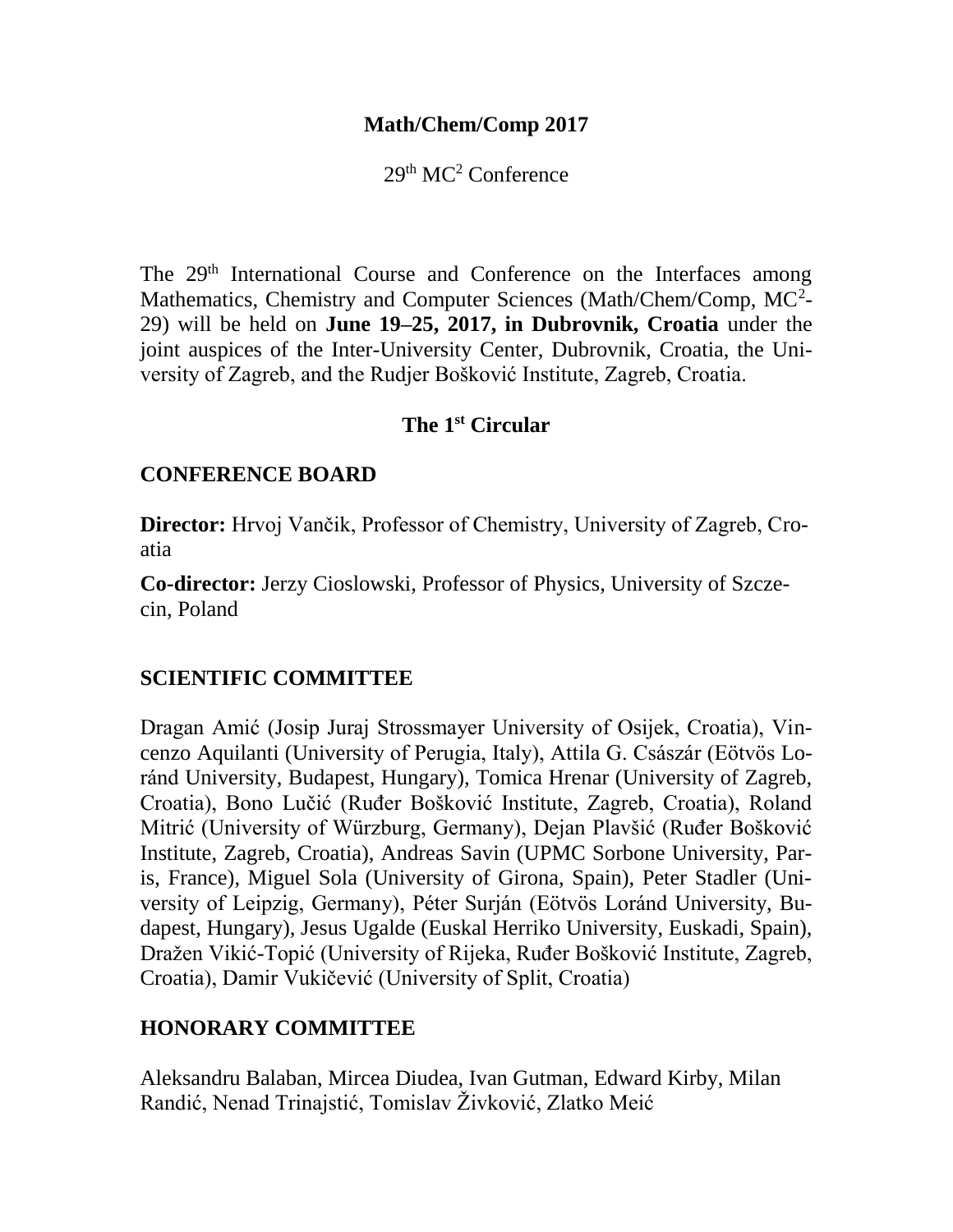## **VENUE**

MC<sup>2</sup> -29 will be held in Dubrovnik on 19–25 June, 2017. Dubrovnik is situated on Adriatic Coast in the southern part of the Republic of Croatia and, in recognition of its beauty, has been designated by UNESCO as a world heritage site. The venue of the meeting will be the Inter-University Centre (IUC) located at don Frana Bulica 4 (in the vicinity of the western gate [Vrata od Pila]) of the Old City.

# **CONFERENCE SCOPE AND SCIENTIFIC PROGRAM**

Since 1986, the Math/Chem/Comp meetings have been bringing together researchers working on diverse subjects spanning mathematics, computer science, and chemistry. In continuation of this tradition, presentations concerning all aspects of current research on computer modeling, combinatorics, graph theory, and topology applied to any area of chemistry, physics, material and life sciences will be welcomed. The conference program will include invited plenary and special lectures workshops and posters. In particular, the  $MC^2-29$  meeting will revolve around the following topics:

1. Mathematical chemistry and chemical graph theory;

2. Mathematical methods and computational algorithms in modeling of atoms, molecules, and chemical processes;

3. Molecular modeling in practice (including molecular dynamics and aggregation);

4. Chemical experiments and mathematical interpretation

5. Philosophy of Chemistry

# **SCIENTIFIC PROGRAM**

The conference program will include invited lectures, contributed oral presentations, and posters.

## **SPECIAL EVENT**

The first session of the Conference will be dedicated to the **70th birthday of Professor Ivan Gutman**, one of the establishers of chemical graph theory and MathChemComp conference series.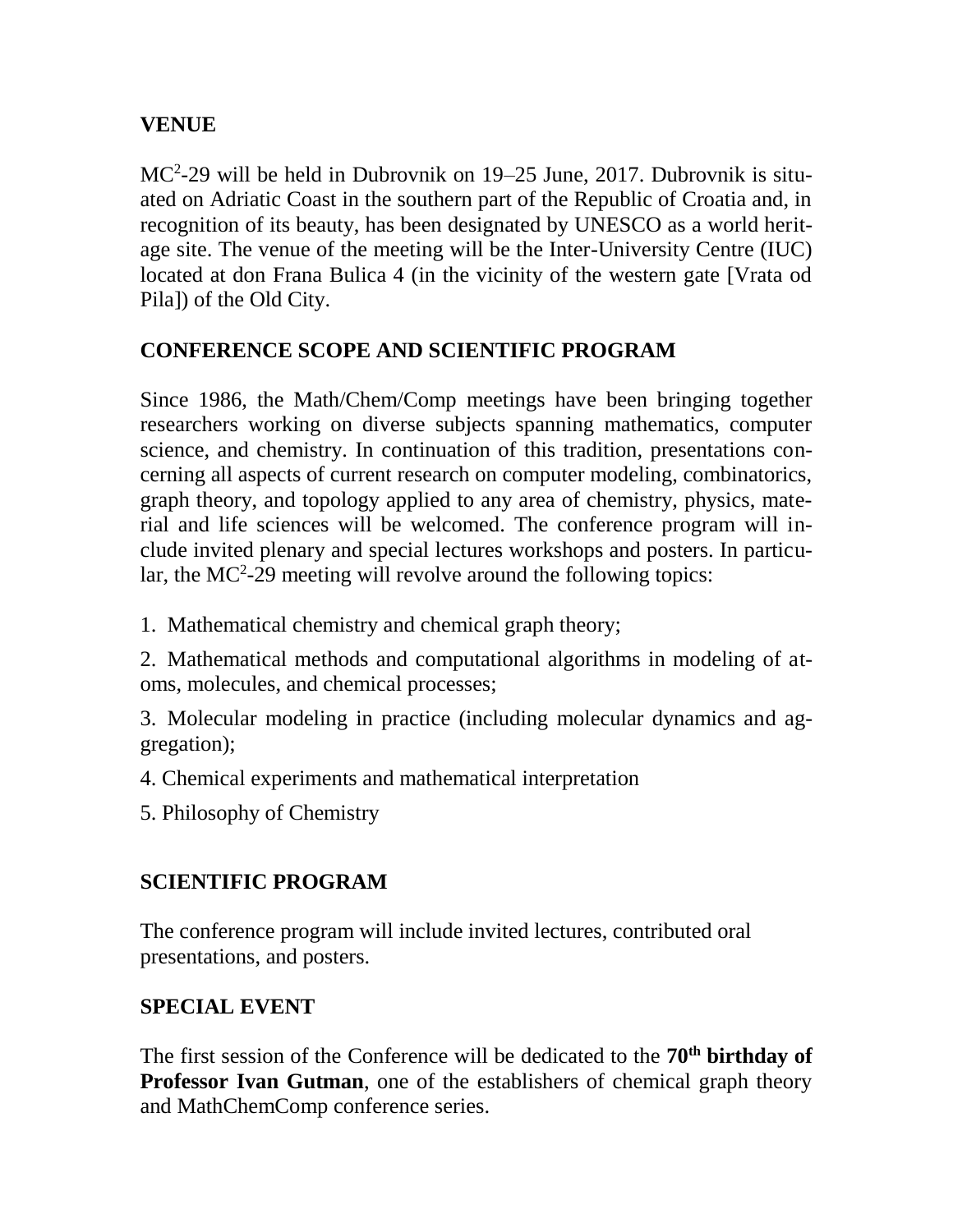#### **Workshops**

A series of courses is also to be held.

#### **Poster Sessions**

# **REGISTRATION AND ABSTRACT**

Participants may register and submit abstracts by e-mail to the director of the conference at the address:

[vancik@chem.pmf.hr](javascript:cms_mail()

#### **Conference website:**

<http://www.pmf.unizg.hr/chem/mathchemcomp>

Registration submission deadline: April 15, 2017.

The abstract template will be available on the conference website.

Abstract submission deadline: May 15, 2017.

Abstracts in other formats will not be accepted.

## **POSTERS**

The recommended dimensions of the posters are  $90\times120$  cm  $(16.5" \times 22")$ . All posters to be presented should include a conference logo (available on the conference website), concise title, names and complete addresses of authors with indication of the author presenting the poster.

## **PROCEEDINGS**

The papers presented at the  $MC<sup>2</sup> - 29$  meeting will be published as a special issue of *Croatica Chemica Acta*.

All contributions will be refereed. The participants are encouraged to submit their manuscripts before the meeting or at the latest upon arrival in Dubrovnik. Those unable to attend are invited to send their manuscripts to the director of the conference.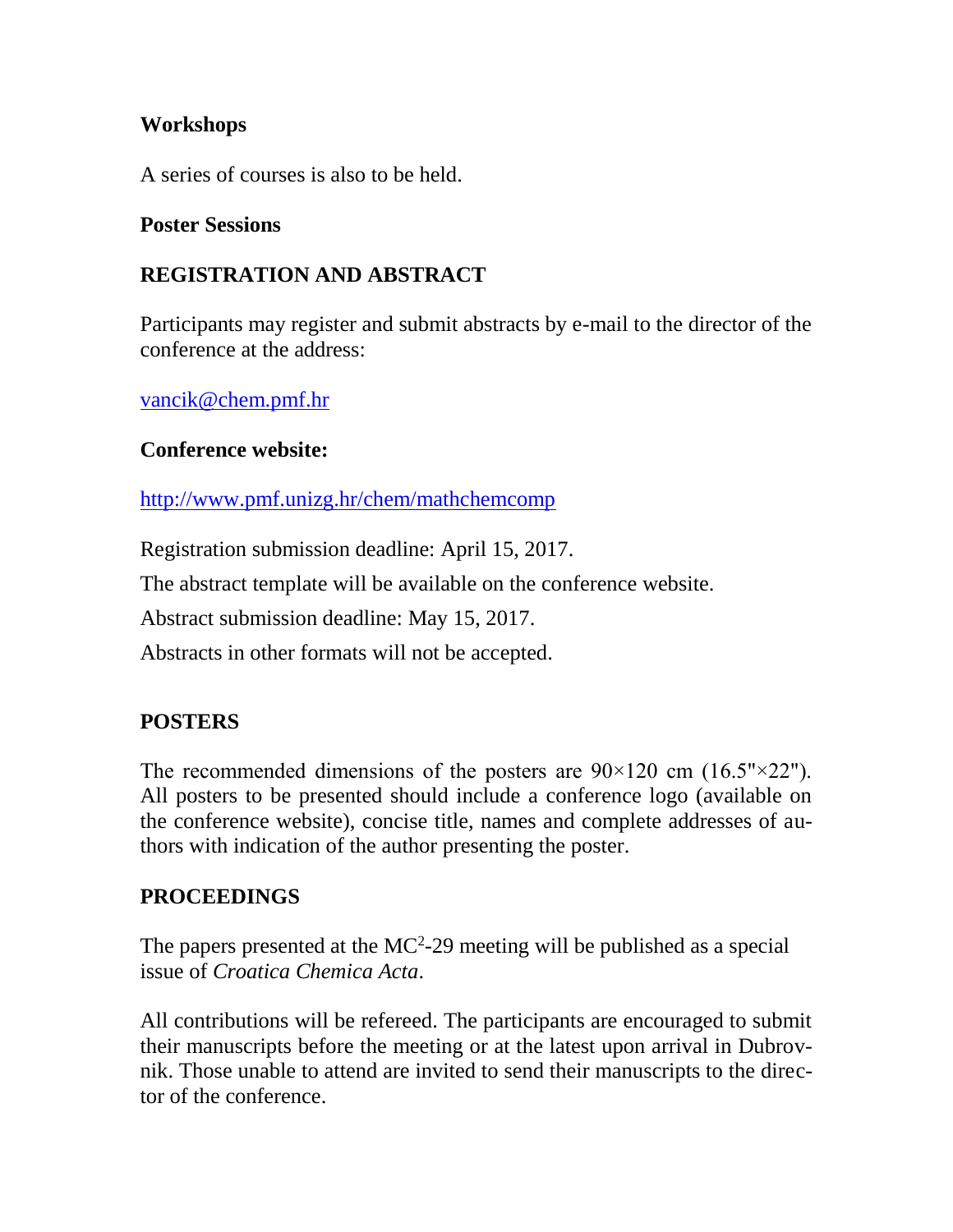# **REGISTRATION FEE**

The conference registration fee includes the following:

- admission to all scientific sessions
- conference materials
- coffee or juice at breaks
- welcome drink
- guided sightseeing city tour
- IUC reception party

# **Registration fee**

Before April 15, 2017: 180.00 € (80.00 € for students\*) + 25% VAT.

After April 15, 2017: 200.00  $\in$  (100.00  $\in$  for students\*) + 25% VAT.

Accompanying persons:  $100.00 \text{ }\epsilon + 25\% \text{ }\text{VAT}.$ 

\*Conference participants without Ph. D. degrees. A letter from the undergraduate mentor or the Ph.D. advisor is required.

# **Payment**

Bank transfer to:

BANK NAME: Zagrebačka banka d.d. BANK ADRESS: Paromlinska 2, 10000 Zagreb, Croatia IBAN: HR5823600001101522208 SWIFT/BIC CODE: ZABAHR2X ACCOUNT HOLDER: Sveučilište u Zagrebu Prirodoslovno-matematički fakultet, Horvatovac 102A, 10000 Zagreb ACCOUNT NAME: Math.Chem.Comp. Name of the participant is required!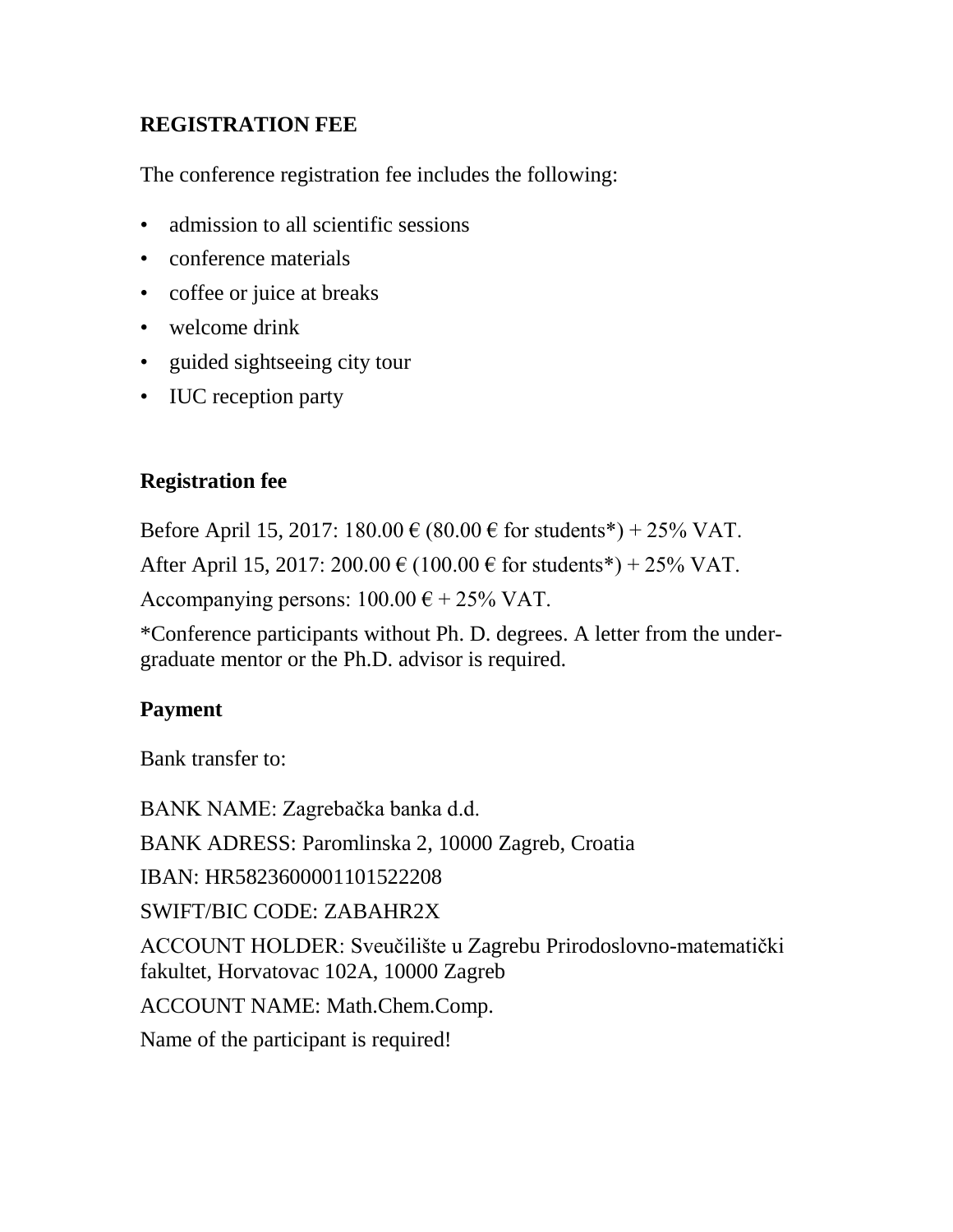## **THE DIRECTOR**

All correspondence concerning the meeting should be addressed to:

Prof. Hrvoj Vančik Department of Chemistry, Faculty of Sciences and Mathematics, University of Zagreb Horvatovac 102A, 10000 Zagreb, Croatia phone: 385 1 4606 400; fax: 385 1 4606 401 e-mail: [vancik@chem.pmf.hr](javascript:cms_mail()

# **ACCOMMODATION AND TRANSPORTATION**

The participants are urged to make reservations as soon as possible as the number of rooms is limited and Dubrovnik is a popular tourist destination. Information regarding reservations of accommodation and other tourist matters can be obtained by e-mailing to:

Mrs. Danijela Štrman [danijela.strman@gulliver.hr](mailto:danijela.strman@gulliver.hr)

The participants can also make their hotel reservations directly by applying to:

Hotel "LERO" (AX, EC/MC, DC, VISA) Phone: +385 20 332 022 fax: +385 20 332 123 E-mail: [luka@hotel-lero.hr](javascript:cms_mail() Website: [www.hotel-lero.hr](http://www.hotel-lero.hr/)

The city of Dubrovnik can be reached by air from Zagreb and most of the European cities, by bus coaches from Zagreb, Rijeka and Split, by boat from the ports of Rijeka and Split, or by boat from Italy.

The participants are responsible for booking of accommodation and transportation. The conference organizers cannot assume any responsibility for these matters.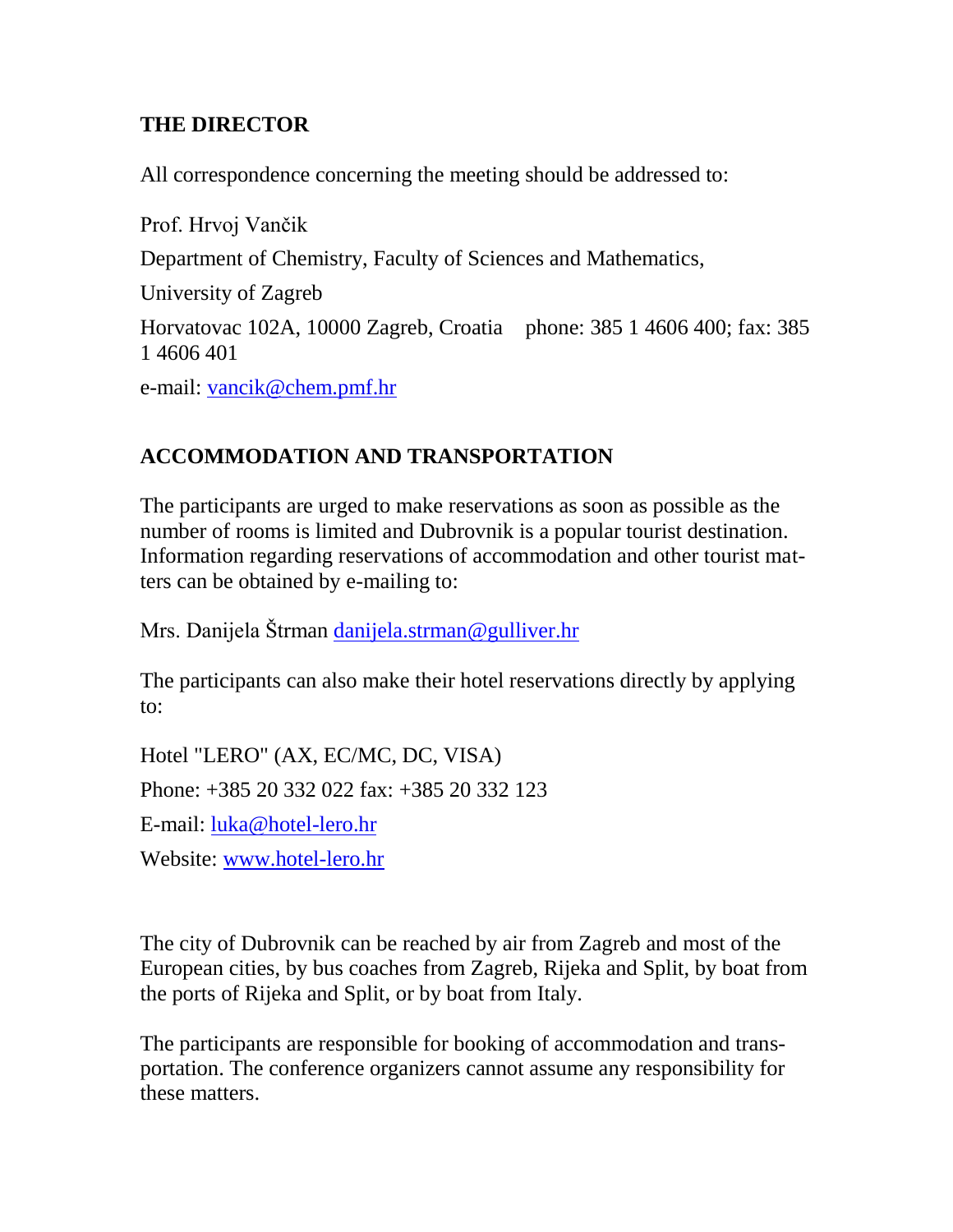#### **Registration Form**

**Conference website:** http://www.pmf.unizg.hr/chem/mathchemcomp **Accommodation info:** http://www.iuc.hr/private-accomodation.php <http://www.iuc.hr/hotels.php> [danijela.strman@gulliver.hr](mailto:danijela.strman@gulliver.hr) **Please send filled form to e-mail:** vancik@chem.pmf.hr

**Title and Attendee's Name:**

**Institution and VAT number:**

**Address of Institution:**

**E-mail:**

**Attending Workshop:** 

**Oral presentation**

**Poster presentation**